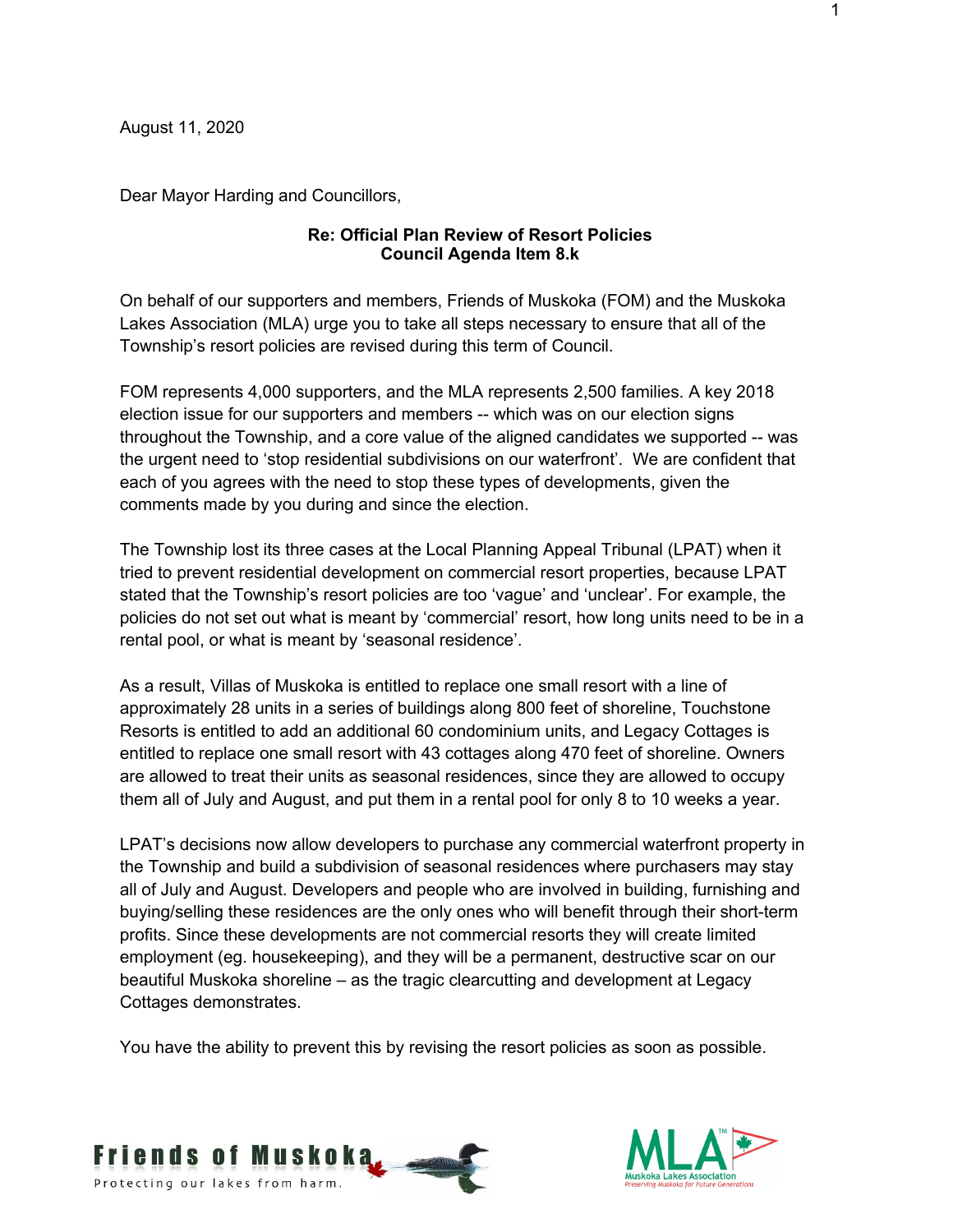Director Pink's Council Report on this issue dated August 12, 2020 acknowledges that 'Council could direct that a review of the resort policy framework be accommodated as part of the Official Plan Review.' His two additional Attachments released today in the Supplementary Agenda provide an additional policy direction which sets out a 26 week rental pool for commercial resort condominium units, with a maximum of four cumulative weeks during July and August. The Attachments also include a draft resolution.

We welcome and support adding this additional policy direction to the current Official Plan review. Establishing a 26 week rental pool policy will help address LPAT's criticism of the Township's resort policies. We note that LPAT never criticized a 26 week rental pool – LPAT merely stated that a 52 week rental pool was unreasonable, and that the polices were vague enough to permit an 8 – 10 week rental pool.

However, we disagree with the suggestion in the final paragraph of the draft resolution that the review of the remaining resort policies be delayed until they are able to be reviewed jointly with the District. The rental pool policies will have little meaning if there are no policies to enable the Township to enforce the rental pool, such as filing an annual report on owner usage, restricting usage by family members, requiring professional central management, and prohibiting owners from setting the rental rates, to name a few.

Director Pink's Appendix I raises some items for Council to consider in making its decision on when to review its resort policies, which we would like to address.

## **Conformity – Will TML's Revised Resort Policies Conform with the District's Resort Policies?**

Appendix I describes the need for the Township's resort policies to conform with the District's resort policies.

i) District's resort policies are a broadly worded 'umbrella' over the specific lower tier policies In a zoom conversation with Commissioner Hastings, District Counsel Chow, FOM President Laurie Thomson, MLA President Deborah Martin-Downs, and FOM and MLA Director Susan Eplett on July 31st, Commissioner Hastings explained that the District's resort policies are similar to an 'umbrella' – they are broadly worded so that they may apply to all six lower tier municipalities, which may have differing goals for resort development. For example, TML may want to restrict excessive resort development on its waterfront, whereas Huntsville and the other towns may want to encourage large condominium resorts. The only area where the District's policies are and will continue to be specific is in the area of servicing.

Commissioner Hastings also confirmed that lower tier municipalities are entitled to have more restrictive resort policies than the District.

ii) Revising the Township's resort policies to ensure resorts are commercial will conform with the District's resort policies.

The District's Official Plan currently recognizes the importance of resorts for tourism. As we explained to Director Pink, FOM and the MLA do not oppose resorts that are truly commercial. We welcome them … for example, Shamrock Lodge and Sherwood Inn. We are urging you to



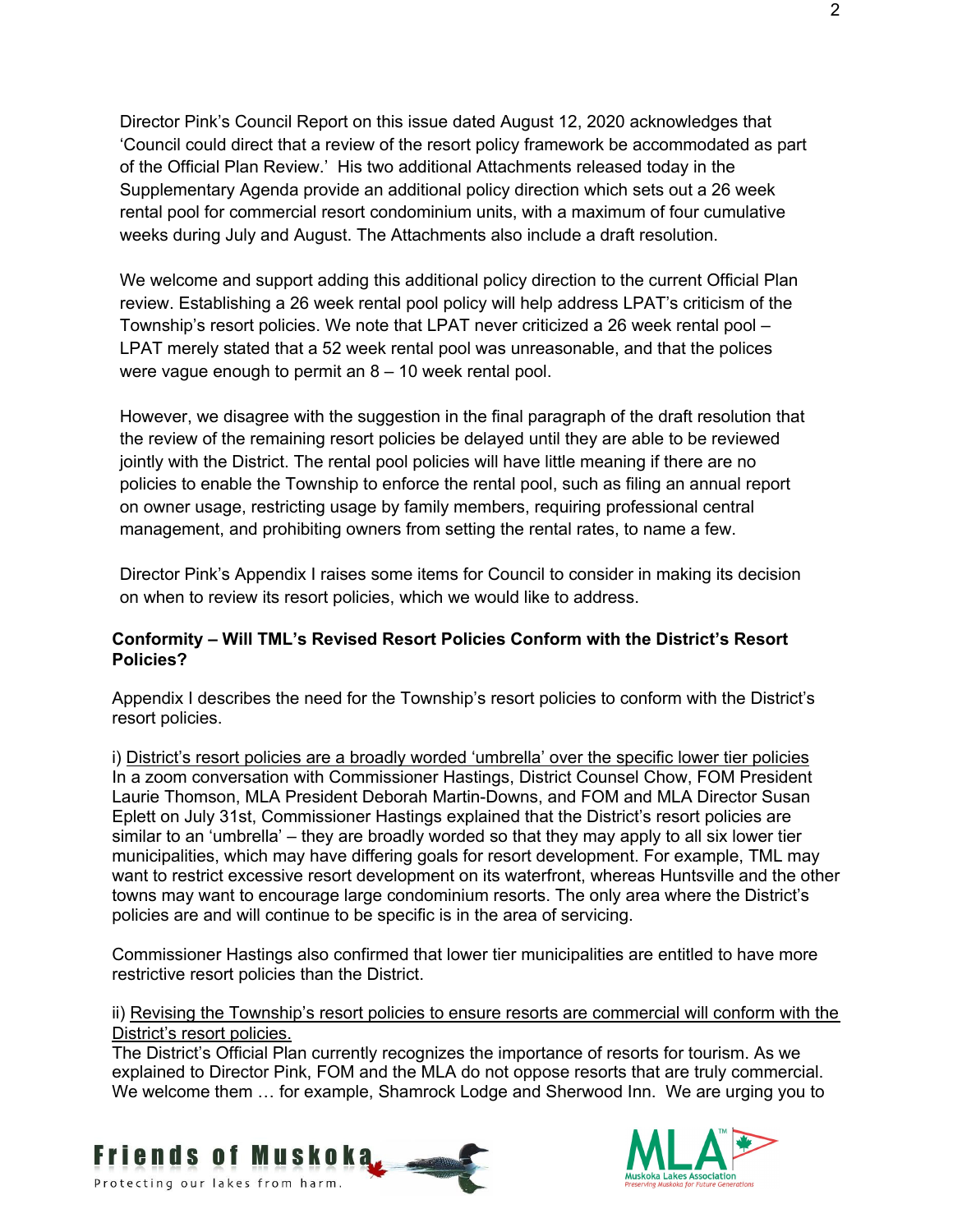revise the Township's resort policies to ensure that tourist commercial resorts are actually commercial. This conforms with the District's current policy – and no doubt any future District policy -- of encouraging tourist resorts.

iii) Conformity is always a chicken or egg process and any additional conformity requirements can be addressed through an OP amendment, or in the next OP review.

## **Process – Will the Resort Policies dominate the OP Review?**

Appendix I raises concerns about the resort policies dominating the review of other important policies.

i) Resort policies were always intended to be part of this OP review and have not detracted from the focus on other important policies

The comments made at the community visioning session in July 2019 and in the online survey (summarized in Meridian's OP Community Vision Summary) demonstrate that the public is able to focus on many concerns for the Township other than resorts, including: climate change, protection of the lakes and natural environment, affordable housing, short-term rentals, and the local economy.

ii) FOM and the MLA strongly support a focused and deep review of all official plan policies FOM and the MLA will continue to communicate with our supporters and members during the OP review, and will continue to focus - and encourage our supporters and members to focus - on all policies, not just resorts.

#### **Premature – Is it too soon to review the Resort Policies?**

Appendix I raises the concern that it is premature for the Township to adopt its resort policies, before the District reviews its resort policies and the Minett OPA is drafted.

#### i) There is no restriction on the Township revising its resort policies before the District's resort policy review

In our July  $31<sup>st</sup>$  zoom call, Commissioner Hastings confirmed that there is nothing stopping the Township (or any lower tier municipality) from reviewing its resort policies now .. that is, before the District reviews theirs. She stated that "It is up to the Township of Muskoka Lakes to decide when to review its resort policies."

ii) Council should not risk waiting until after the 2022 election to have updated resort policies If Council decides to wait to review its resort policies until the District is ready to review theirs, Council is taking the risk that the Township will not have updated resort policies until well after the 2022 election. In fact, Commissioner Hastings stated that the District's resort policies may not be in place until at least 2024. Director Pink's Agenda Report also recognizes that "a joint review with the District involves all area municipalities, which largely removes Township control of timelines" (p.4). This is not a risk that our supporters and members are willing to take-

Commissioner Hastings confirmed that the District's resort policy review will depend on all six area municipalities committing the time and budget to the process, which could significantly impact the time it takes to both start and complete the policy review.



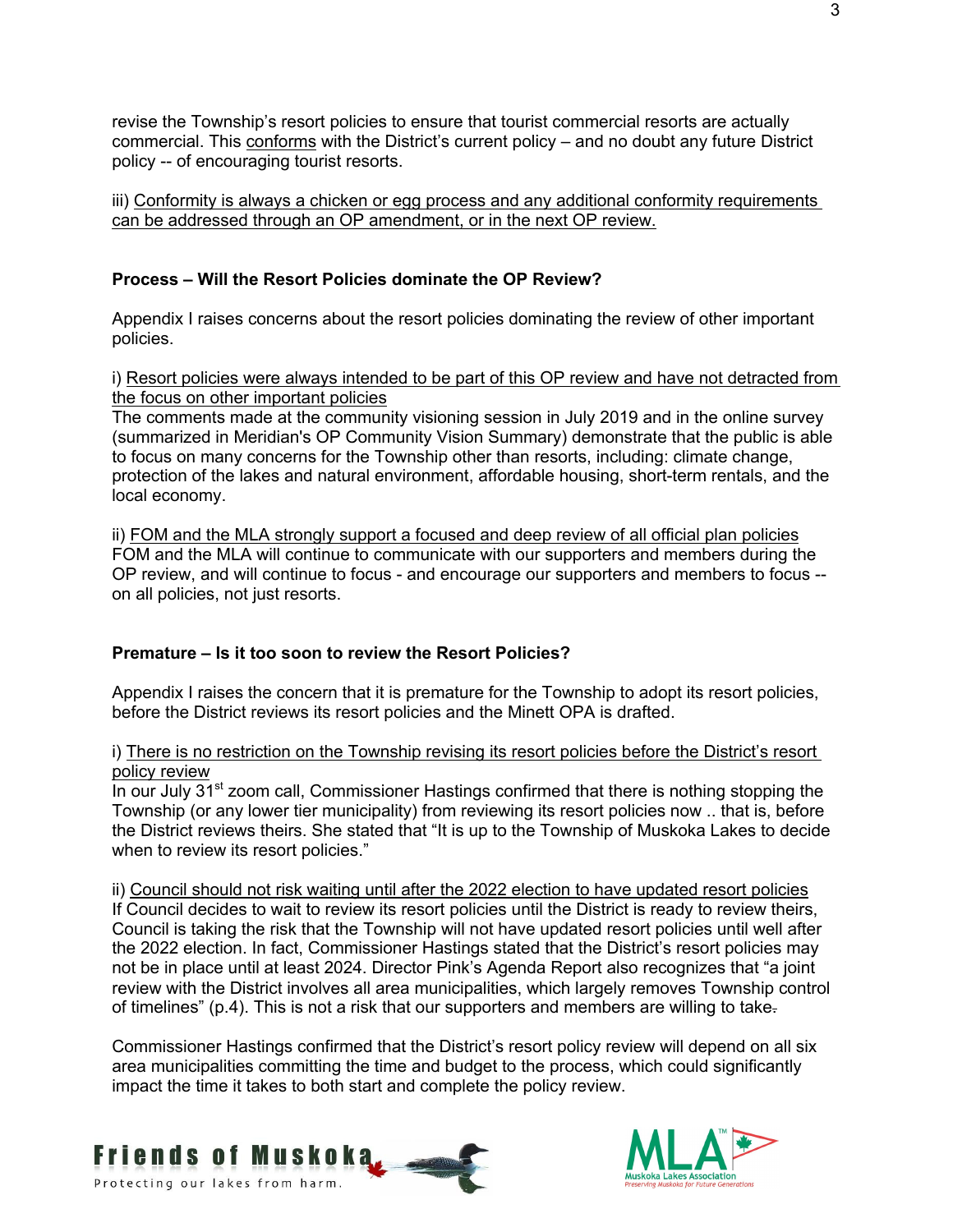iii) Council should not give the District the control over when the Township will have updated resort policies

The Township should not put the timing of having updated resort policies in the hands of the District. Commissioner Hastings stated that, although resort policies are on Staff's list to accomplish, the District has other pressing priorities that will take precedence with Staff time and resources.

iv) The Township will benefit from having revised resort policies when it participates in the District's resort policy review

Commissioner Hastings stated that all six lower-tier municipalities will be involved with reviewing the District's proposed resort policies. By establishing its own resort policies first, the Township will be informed and in a position to guide the District's resort policy review in a way that ensures the Township's goals and objectives for resorts are addressed. On the flip side, by waiting to review its resort policies jointly with the District, the Township will lose control over its resort policy review.

v) Council should act now to fix the resort policies that LPAT found to be unclear and vague LPAT's decisions stated that the Township's resort policies are vague and unclear. For example, the policies do not set out what is meant by 'commercial' resort, how long units need to be in a rental pool, or what is meant by 'seasonal residence'. Knowing this, we believe it is Council's responsibility to do everything possible to fix the resort policies as soon as possible.

## vi) Delaying will mean paying twice for a consultant

The Township already committed to pay its Official Plan consultant to review the resort policies, since these policies were included in the Request for Proposal (RFP). To hire a consultant again for a review with the District will mean the Township is paying twice, and going through another RFP process for the same work, which is a waste of Staff's time and taxpayers' money.

#### vii) The Minett OPA process is far enough along to inform the resort policies

FOM and the MLA supported Council's decision in February 2020 to remove the resort policies from the OP review, on the basis that we did not yet have the final recommendations of the Minett Joint Policy Review Steering Committee (MJPRSC) or its final studies that would inform the resort policies.

Now that Council has these, there should be no further delay in reviewing the resort policies.

# **Impact – How important are the resort policies?**

Appendix I notes that there are many other important policies in the OP review, and only 1% of the Township's shoreline frontage will be subject to the updated resort policies.

# i) Many other commercial properties are at risk of being developed in the same manner as Villas, Touchstone and Legacy

Director Pink's Council Report notes that there are an estimated 46 waterfront resort commercial properties in the Township, and 17 when deducting those that are not operating, have been recently re-developed, or are located in Minett. However, just one re-development can have immense negative impact, as the developments at Villas of Muskoka and Legacy Cottages strikingly (and painfully) demonstrate. One small resort building can be replaced by dozens of 3, 4 and 5 bedroom cottages, properties can be clear cut to make way for septic systems, driveways and parking lots to accommodate all these buildings, one large resort